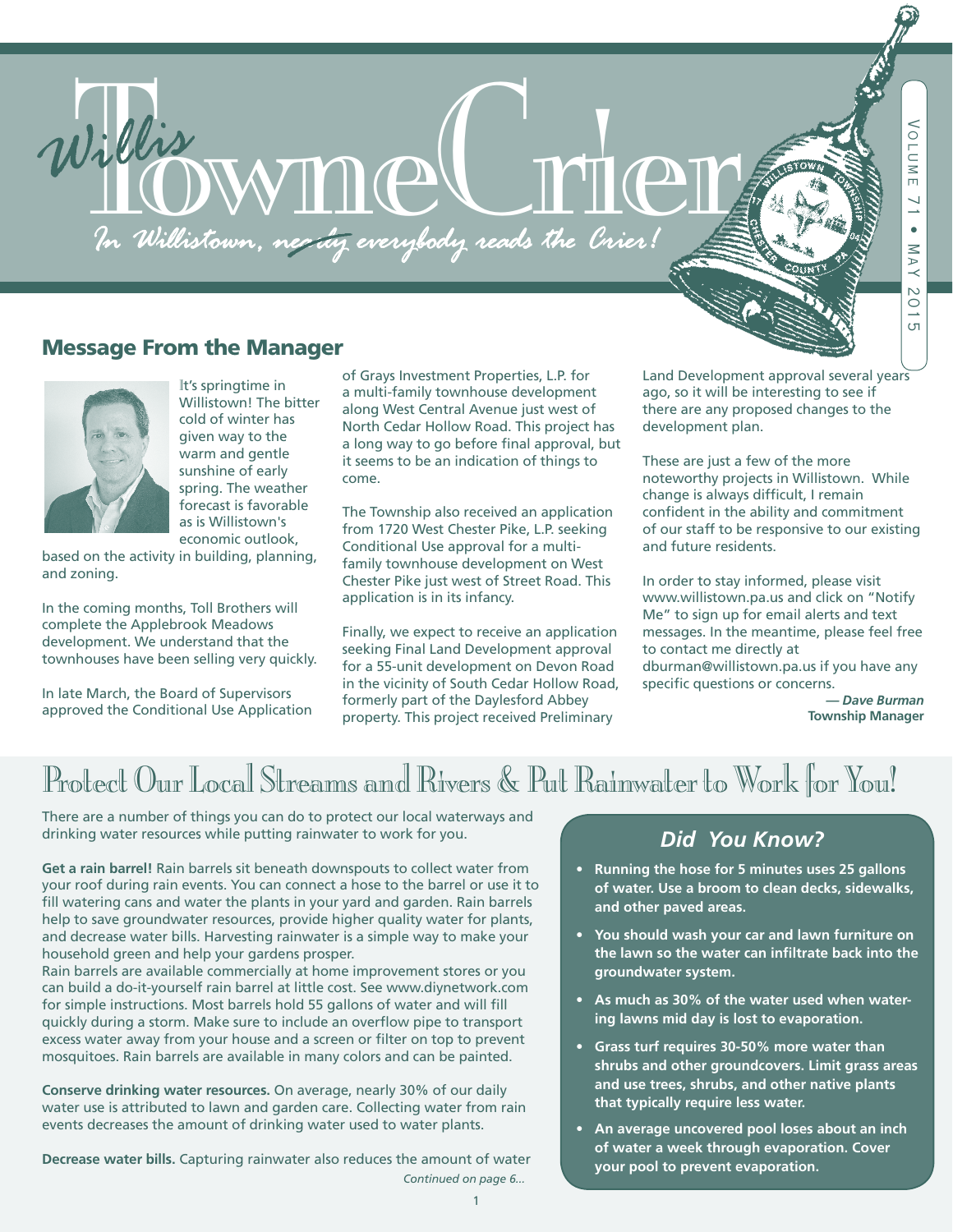

 *www.willistown.pa.us*

# 2015 Events & Program Calendar

Kids Party in the Park @ Greentree *Featuring the Zany Antics of Puppet's Pizzazz!* **May 13 • 5:30–7:30 PM**

Enjoy the nonstop entertainment of the latest and greatest comical puppet show by Puppet's Pizzazz. Kids receive a cookie while supplies last. Featuring The Pizza Wagon and Whirled Peace Froyo. No entry fee. Rain date: May 20.

Welcome Spring @ Okehocking! **May 17 • 10 AM–2 PM**  *Hosted by the Okehocking Nature Center Group at Willistown's Okehocking Preserve. See page 4 for details.*

147th Annual Malvern Memorial Parade & Family Fun Weekend **May 30 • Activities all Day May 31 • Parade at 1:30 PM** 

On May 30th, join the Run for Freedom 5k, 1mile, or kids run and other fun activities. At 5 PM the second Annual Community Spaghetti Dinner sponsored by Growing Roots Partners will be held in Memorial Park—tickets must be purchased in advance. Enjoy a free concert by the Chester County Concert Band. The oldest continuously held Memorial Parade in America is May 31st followed by a memorial ceremony, civil war reeneactors, and a cake walk. See www.malvernmemorialparade.com.

## Nature Heroes—You Can Be One Too! *GO WilMa! Outdoor Adventure Program*  **Sign-Up begins June 16**

*GO WilMa!* stands for Get Outside around Willistown and Malvern! Our theme is inspired by the National Collaborative Summer Reading program. The 2015 theme for K-5th-grade is "Every Hero has a Story", and the teen theme is "Unmask". This year's *GO WilMa!* theme is Nature Heroes—You Can Be One Too! Each child who signs up for the summer reading program at Malvern or Paoli Library receives a *GO WilMa!* Field Guide—a passport of sorts. The Guide includes scavenger hunt clues leading to hidden "Inspiration Stations" in our local landscape. Each Station will be named after an adult or child hero of the environment or wildlife. We hope that learning about these nature heroes and seeing that one person can make a difference inspires our *GO WilMa!* explorers to take positive action on behalf of what they love about nature. Sign-up will be ongoing throughout the summer and kicks off at the School's Out—Let's *GO WilMa!* park party described to the right. The program ends August 24th, and a prize drawing will be held on August 25th at the Willistown Country Fair, described to the right. No participation fee.

Schools Out! *Let's GO WilMa!* Park Party @ Greentree  **June 16 • 5:30–7:30 PM** 



School's out, so let's get outside and celebrate the arrival of summer with a sizzling Park Party! The kids will be elated having their faces painted, visiting the Sleepy Hollow Farms petting zoo, feeding the animals, taking pony rides, watching the juggling one-man band, and dancing and prancing to the DJ's tunes—and grownups will have fun too! Kids of kindergarten age through teens can sign up for the *GO WilMa!* outdoor adventure program. Featuring The Pizza Wagon and Whirled Peace Froyo. No entry fee. Rain date: June 18.

## Willistown Country Fair @ Greentree **August 25 • 5:30–7:30 PM**

Celebrate friends, family, neighbors, our community, and the end of summer at Greentree Park with live acoustic bluegrass music by Raven Hill (www.ravenhillbluegrass.com), Sleepy Hollow Farms' pony rides and petting zoo, face painting, Center on Central's music circle, and interactive local community group tables. The *GO WilMa!* outdoor adventure program prize drawing will be held at 7 PM. Enjoy the down-home country fair experience! Featuring The Pizza Wagon and Whirled Peace Froyo. No entry fee. Rain date: August 27.

## Okehocking Bird Fest

*Save the Date! Hosted by Willistown Parks and the Okehocking Nature Center Group* **September 26** 

## PLEASE NOTE:

• To volunteer, or for a recorded message if weather is a question, please call 610-647-5300, ext. 224.

- No dogs at Township events please.
	- Schedule subject to change.

Sign Up for Park Party Reminders & E-news @ www.willistown.pa.us/list.aspx

See you in the park!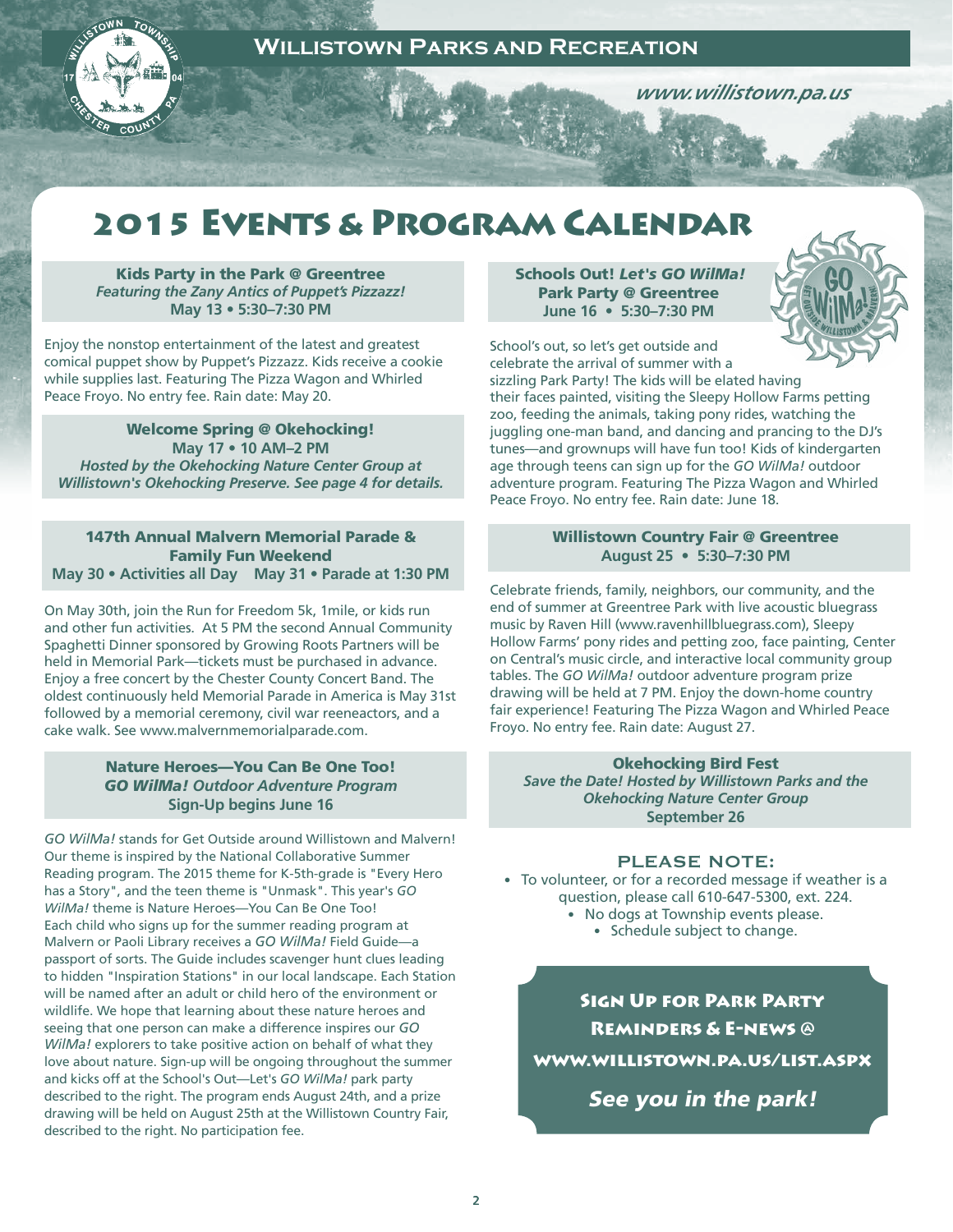*www.willistown.pa.us Celebrating our community through people, parks, and programs.*

# Sports Offerings & Summer Camps

## Greentree Park Camps

40 Lloyd Avenue, Malvern Held by Jump Start Sports **Registration** Via www.willistown.pa.us or www.jumpstartsports.com



**Questions** Michael Stefani 267-587-7154 or mstefani@jumpstartsports.com

## Hummingbirds Soccer

Boys and girls ages 3–6 years old learn dribbling, passing, trapping, shooting, and positioning through age appropriate drills designed to teach skills, and fun, low-key, noncompetitive games.

## *Summer Session*

Dates: Saturdays June 6–July 18 (no class on July 4) Time: 1-2 PM Fee: \$70 Resident \$80 Non-Resident (includes team t-shirt) *Fall Session* Dates: Saturdays, Sept. 12–Oct. 17 Time: 1–2 PM

Fee: \$70 Resident \$80 Non-Resident (includes team t-shirt)

## Introductory Lacrosse

Boys and girls in grades 1–5 learn passing and catching, fielding ground balls, cradling, spacing and positioning, and defense. Equipment is provided including soft balls and plastic sticks. Kids play fun gamesituational scrimmages. No checking permitted! No helmets or shoulder pads will be used. *Summer Session*

Dates: Saturdays, June 6–July 18 (no class July 4) Time: 11–12 PM Fee: \$70 Resident \$80 Non-Resident (includes Jump Start Sports t-shirt)

## Summer Sports Camps

Boys and girls entering grades K–6 will have a meaningful summer filled with fun, learning, and new friendships.

*June 22–26: World Cup Soccer Camp* Children get their kicks learning foot skills, passing, shooting, goal keeping, and team concepts. They play games each day. Small teams represent a country in a fun "World Cup" competition.

## *June 29–July 3: Lacrosse Camp*

Campers learn cradling and stick work, passing and catching, fielding ground balls, spacing and positioning, and defense. All equipment is provided. Daily scrimmages.

## *July 6–10: Hoop it Up Basketball Camp*

Kids participate in fun drills and competitions that help improve shooting, passing, ball handling, and defensive techniques, and can play 3 on 3 and 5 on 5 games. A fun "March Madness" tournament is held.

## *July 13–17: Olympics Camp*

A combination of sports, culture, and crafts, campers learn the fundamentals of each event in track and field and participate in a mock Olympics. Teams of "countries" each make a flag and uniform and learn about their country's culture. Each camper receives a medal and their team uniform.

K–6th Grade 9 AM–12 PM Any 1 week: \$110 Resident \$120 Non-Resident Full Camp: \$340 Resident \$350 Non-Resident

## Mill Park Camps

1 Mill Road, Malvern Held by Jump Start Sports Registration Via www.willistown.pa.us or www.jumpstartsports.com **Ouestions** Michael Stefani 267-587-7154 or mstefani@jumpstartsports.com

## Willistown T-Birds T-Ball

Boys and girls ages 3-4 learn throwing, catching, fielding, batting, base running, and playing games. Kids receive a trophy and MLB hat. Staff members oversee the games

while volunteer team coaches assist. *Summer Session*

Date: Thursdays, June 11–July 16 Time: 5:30–7:30 PM Fee: \$70 Resident \$80 Non-Resident (includes team t-shirt) *Fall Session* Dates: Saturdays, Sept. 12–Oct. 17th Time: 10:30–11:30 AM Fee: \$70 Resident \$80 Non-Resident (includes team t-shirt)

## Okehocking Eco-Discovery

5316 West Chester Pike, Newtown Square Held by UMLY Environmental Education Center



Registration Via www.willistown.pa.us or www.ymcabwv.org or at UMLY **Ouestions** Jen Long 610-647-9622 or jlong@ymcagbw.org

Boys and girls ages 7-11 explore Ridley Creek and test their crayfish catching

skills, search for salamanders on woodland hikes, and observe birds and butterflies in the meadows of the 180-acre Okehocking Preserve! Campers will participate in nature games, arts and crafts, stories, daily hikes, and creek exploration. Bring a bag lunch. Drop-off/pick-up is at the farmhouse.

Dates: July 13–17 and/or July 20–24 Time: 9:00 AM–4:15 PM Fee/week: \$275 Full YMCA Member \$300 Program Member (non-Y-member)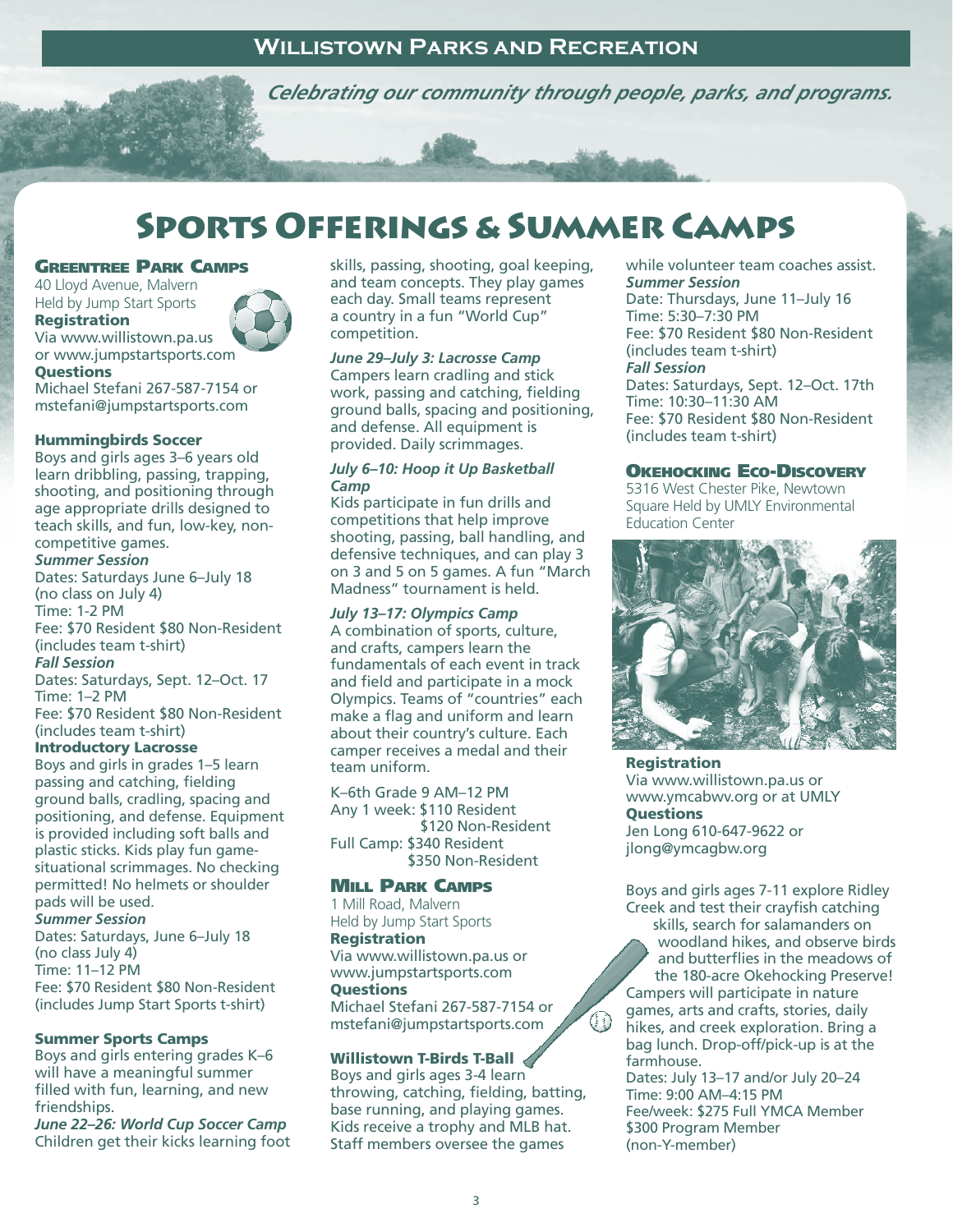# *Okehocking Nature Center*

## Welcome Spring @ Okehocking!

**May 17 • 10 AM–2PM** *996 Delchester Road, Newtown Square, PA 19073* Willistown's Okehocking Nature Center invites you to welcome spring at Willistown Township's

Okehocking Preserve. Enjoy the following fun activities and more! **•** Planting a vegetable garden that

- provides fresh veggies to Chester County Food Bank's local pantries
- Planting Elm trees
- Demonstration on identifying and removing invasive plants
- View a bird nest collection up close and

personal, and learn about the birds that made them

**•** Talks on native gardens and rain gardens in our demonstration gardens

**•** Guided nature hikes with birding experts...bring sturdy shoes and



your binoculars **•** Learn fly fishing techniques with LL Bean

г.

Please use the Delchester Road entrance and follow the signs for parking. Food and beverages will be available for purchase, there is no entry fee. Willistown's Okehocking Nature Center is a nonprofit organization that does programming at Willistown Township's Okehocking Preserve.

# الرو From the Paoli Battlefield

## Is there a National Historic Landmark coming to our area?

 It happened in Willistown Township—a battle fought 238 years ago that opened Philadelphia to British occupation but also rallied patriots to future victories.

 Although the battle bears the name of the Paoli Tavern, which stood at the northwest corner of North Valley Road and Route 30 in Tredyffrin Township, the battle took place within the borders of 1777 Willistown. The battlefield is now located in Malvern Borough, which was created out of Willistown in 1889.

 After the Brandywine Battle and the Battle of the Clouds (called off due to rain), nearly 15,000 Redcoats camped in the Great Valley east of Paoli. To protect the nation's capital, George Washington crossed the Schuylkill River and sent Anthony Wayne and the Pennsylvania Line secretly behind the British camp. He planned to have Wayne attack the Redcoats if they tried to ford the swollen river.

 Unfortunately, the British discovered the plan and sent their most ruthless general, Sir Charles Grey, with nearly 1,800 Light Infantry soldiers (special forces) on a surprise raid against Wayne using only bayonets and swords.

 At midnight, September 20th, the attack began. Wayne had some advance notice from his picket lines but the speed and brutality of the enemy scattered his forces. Many atrocities were committed and surrendering Americans were murdered. Over 50 patriots were killed and buried in a mass grave located adjacent to the battlefield.

 The attack became known as the Paoli Massacre and the rallying cry of "Remember Paoli!" became America's first battle cry heard at the Battles of Germantown and Monmouth. Two years later Wayne, leading America's first Light Infantry Regiment, paid the Redcoats back at the Battle of Stony Point, NY. Wayne's bayonets-only midnight raid on a well-defended fort atop the Palisades captured over 600 Redcoats without committing any atrocities.

 Last year, the Paoli Battlefield Preservation Fund secured a grant from the American Battlefields Protection Program to fund a submission to become a National Historic Landmark, America's highest historical honor. It is a long and thorough process. The nationally recognized preservation firm, John Milner Associates, and local historian, Thomas J. McGuire, are assisting in the project. And it all began in Willistown!

 Be a part of Paoli Battlefield becoming one of fewer than 2500 National Historic Landmark sites in the nation. You can help in this and our other educational and commemorative programs through volunteering, donations, and sponsorships. Go to www.RememberPaoli.org.

The Sugartown Preserve Community Garden, located in Willistown Township's Sugartown Preserve, brings Willistown and area residents together to share fellowship over growing organic fruits, vegetables, and herbs. The gardeners donate a portion of their harvest to the Chester County Food Bank's local food pantries. Last year, over 220 pounds of fresh produce was donated.

Lisa Sybrandt, Great Valley High School Girl Scout Troop Leader, reports:

Girl Scout Troop #42118, a group of nine 11th graders, along with the other Sugartown Community gardeners, is ready to get growing! Spring has finally sprung and we are looking forward to our fourth year in the garden. Last summer we harvested all sorts of crops: beans, peppers, potatoes, strawberries,



blueberries, blackberries, tomatoes, watermelon, cantaloupe, asparagus, lettuce, spinach, and broccoli. Our Girl Scout troop donated over 120 pounds of fresh produce to local Chester County Food Bank pantries.

Our biggest challenge this year and last are the groundhogs and the rabbits. We are all learning how to outsmart these critters. We hope that this year we will win the battle and have even more produce to donate. Here's to another great growing season!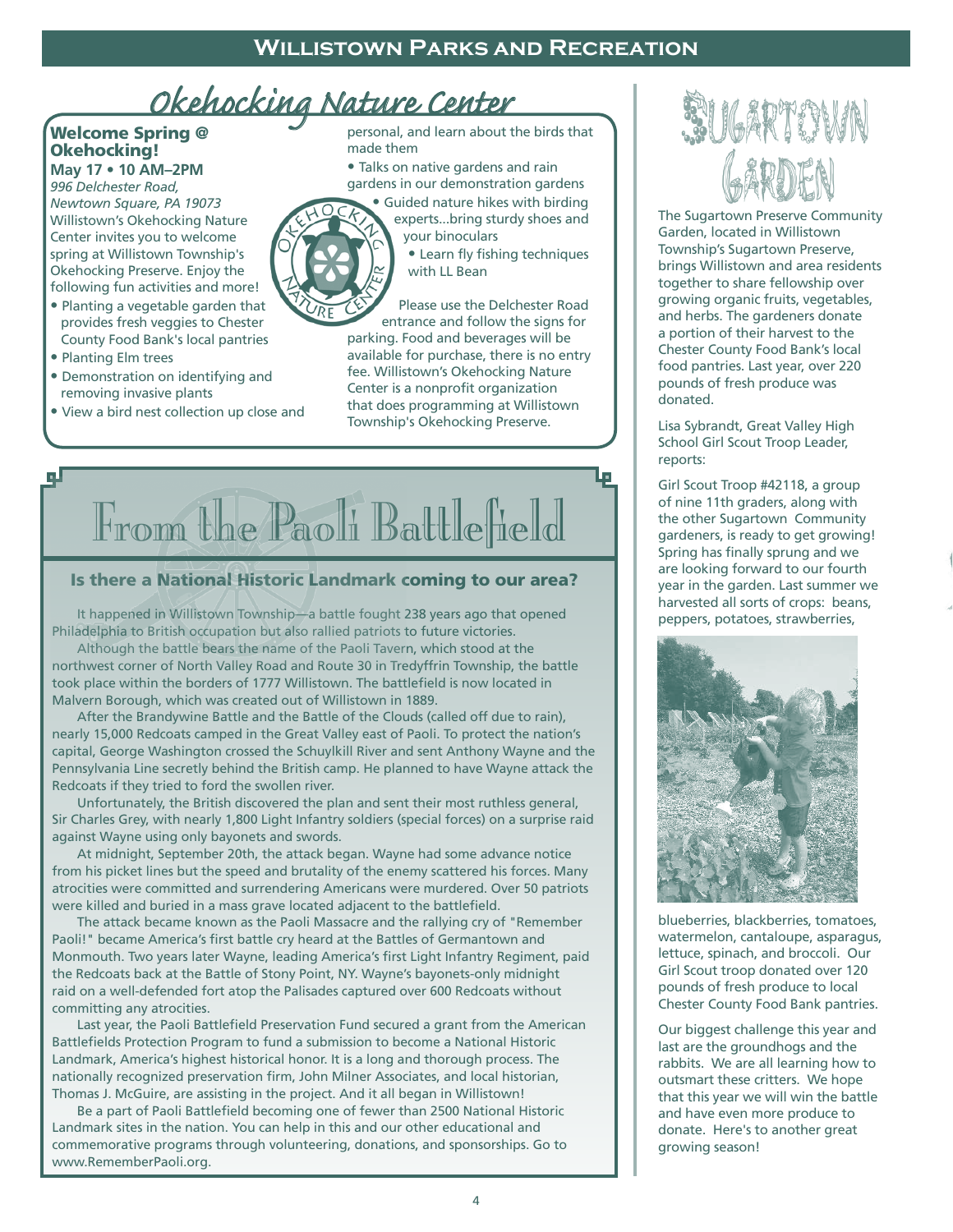# Shred for Security!



# Document Shredding for Willistown Residents

**Saturday, May 16 • 9 AM–1 PM**

**Coxe Memorial Campus 688 Sugartown Road, Malvern** Dispose of sensitive documents that you've been storing but have been reluctant to put in the trash. Cancelled checks, new checks that you'll never use, insurance statements, tax forms, charge/bank/debit statements, receipts, savings passbooks, confidential letters, legal documents, and brokerage statements are some of the many types of sensitive documents that people need to dispose of with finality in this age of identity theft.

Shredding will take place on site in a specially equipped truck. Limit: six boxes. Do not bring newspapers, magazines, cardboard, wallpaper, books, sheets of plastic, photographs, Pendaflex folders with metal strips, or threering binders. Remove all binder clips. Items containing staples, standard paper clips, or rubber bands will be accepted.

This is a program for residents not for commercial enterprises seeking to empty file cabinets. The shredding truck will depart at 1:00 PM or when its five-ton capacity is reached. Come early. Documents will not be accepted or stockpiled after 1:00 PM, or after the truck has been filled!

Contact Jim Tate, Chairman, Willistown Recycling Commission with questions about recycling at 610-647-7361.

# Resolve to Recycle!

*Willistown Township is a state-mandated recycling community, meaning its residents are required to recycle.*

Despite the ever-rumbling rumor that all of our recyclables end up in a landfill, I can assure you that they do not! Willistowners from one end of the Township to the other are engaged in recycling; however, there is a range to the level of resident enthusiasm from very committed to modestly so. There are some who, well, let's just say "resist" recycling. For the record, Willistown Township is a state-mandated recycling community, meaning its residents are required to recycle. 

We are a Township that goes beyond the requirements of the state by hosting a number of special, free recycling events for residents to dispose of metal, tires, E- waste, and lead-acid batteries in the spring of each year, along with document shredding. And twice a year, the Township hosts a wood chipping event. A video and audiotape, CD and DVD drop-box can be accessed 24/7 at the 688 Sugartown Road campus. Your Recycling Commission is looking to add opportunities to recycle other items that are not accepted at curbside.

With this message as a prologue, let's look at what is happening in the entire country as reported by the U.S. Environmental Protection Agency and Institute of Scrap Recycling.\*

- Americans generate about 250 million tons of waste each year, which includes recyclables. Of this total, 35% is material that is recycled, up from less than 10% thirty years ago.
- Recycling saved more than one quadrillion units of energy, which is comparable to the power consumed by more than 10 million U.S. households in a year!
- More than 65% of our paper is recycled.
- Nearly 60% of U.S. aluminum consumption comes from domestically reclaimed aluminum.
- Approximately 80% of reprocessed glass is used to make new bottles.
- 4.6 billion pounds of postconsumer plastic

become other goods for the U.S. and foreign markets.

- 2 million tons of textiles are repurposed each year into other materials for a variety of industries.
- The approximately 100 million used tires recovered each year are used to make new tires, as well as playground surfaces, sidewalks, roofing tiles, and flowerpots.

At first glance, these statistics suggest that Americans are extremely enthusiastic about recycling. Here are some sobering statistics:

- Two-thirds of glass is not recycled.
- 87% of plastics are not recycled.
- 20% of waste (trash) is paper.

We should be doing better. Recyclables have value! Ask yourself if you are

taking an extra minute to create a home environment where everyone in the family recycles. Our motto on the Recycling Commission is "Resolve to Recycle!" How about making it a motto in your home?

\*Excerpted from Costco Connection, (Re) Cycle of Life, Vol. 30, No. 4, April 2015.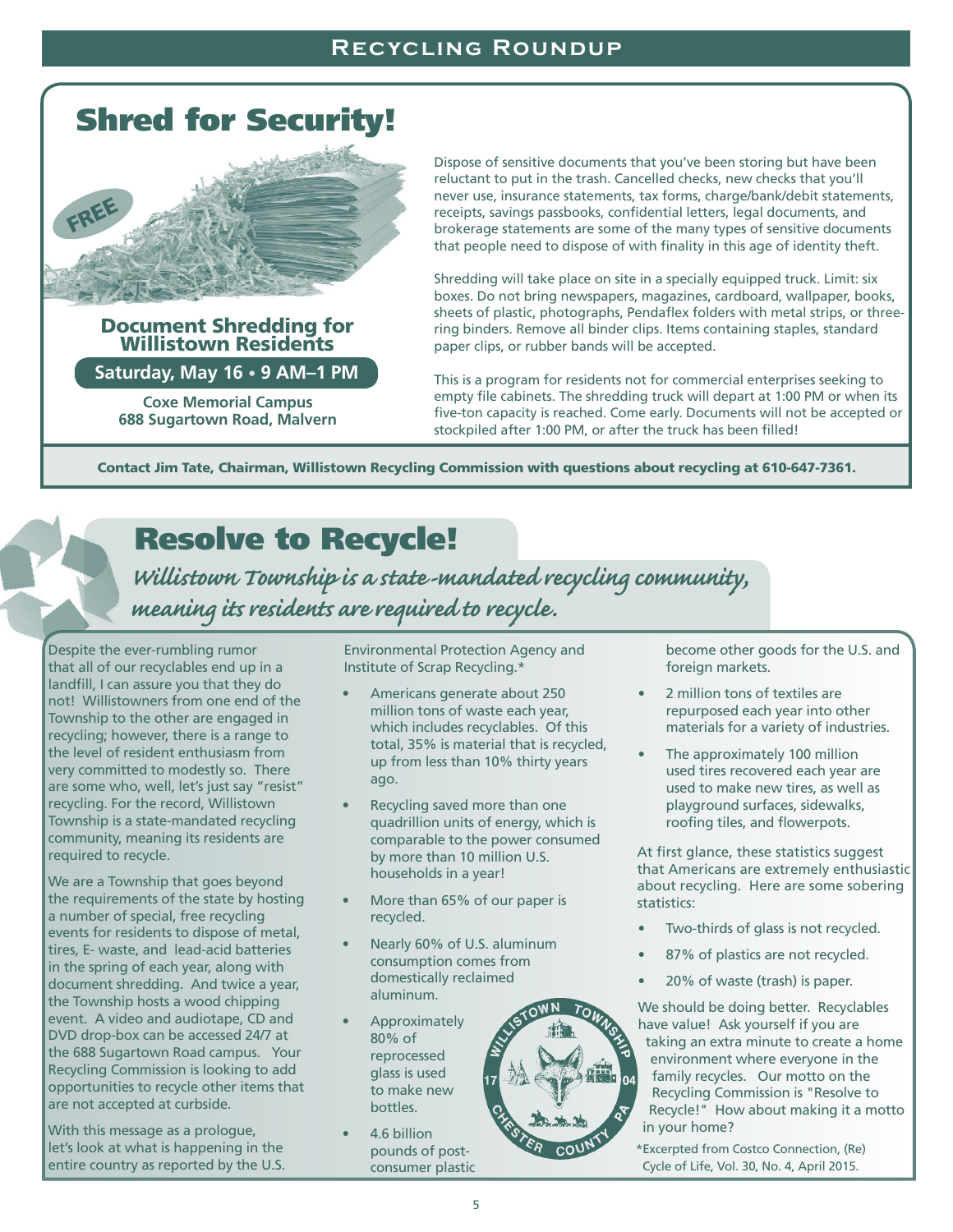## **Malvern**

A huge thank you to the volunteers who "dialed for dollars" during our annual

> Phonathon and our generous donors! We are well on our way to achieving our goal of \$25,000. This is our only fundraiser and we truly appreciate the response we get from our patrons. Please send in your donation. If we missed you during the

Phonation, donation forms are at the circulation desk.

Get ready for an exciting **summer reading program**! The theme this year is Every Hero has a Story. Registration for this, *GO WilMa!*, storytimes, and crafts will begin June 16.

**Science in the Summer** will be held the week of July 20, and the topic is Simple Machines. Calendars will be ready in late May or early June with all the specifics.

*GO WilMa!* is back for another adventurous summer of outdoor exploration. See you Tuesday, June 16th in Greentree Park where we kick off registration.

For our **Over Drive** users, there is a great new feature to download the system's free e-book and e-audiobooks. You can now "freeze" your holds. The "Freeze" a hold option allows you to freeze a hold

without losing your place on the waiting list for that item. For example, if you are going on vacation and don't want to miss getting your holds, you can freeze them before you leave then unfreeze them when you return. This function can only be activated by patrons through their online account. Any questions, stop in and we'll talk you through it. WELL AND TO THE WARD WAS SERVED TO THE WARD WITH THE WAY OF THE WAVE WAS SERVED TO THE UP TO THE UP TO THE UP TO THE UP TO THE UP TO THE UP TO THE UP TO THE UP TO THE UP TO THE UP TO THE UP TO THE UP TO THE UP TO THE UP TO

> Don't forget there is now a **CCLS mobile app**. Download this app on your phone or tablet and have access to your account online, the catalog, and Flipster magazines. You are truly able to carry the library with you on your travels!

## Paoli

## **Children's Programs** *Preschool Storytime and Craft Hats!*  May 4, 1 PM *Kangaroos!*  May 18, 1 PM Join us for stories, lots of fun, and an easy craft! Ages 3 to 6 with adult.

Reservations required.

## *Bilingual English/Spanish Storytime*

May 6 and May 20, 4:30 PM Introduce your child (ages 2 to 6) to another language. This bilingual storytime is designed to help develop language skills in both Spanish and English. Reservations required.

*Summer Reading Program* Registration for our "Every Hero Has a Story" summer reading program and

fruit and foliage, especially in leafy greens.

 **Plant a rain garden.** Rain Gardens are landscaped depressions, planted with native wildflowers, designed to collect and soak up water from downspouts and to allow water to soak into the soil. This protects our local waterways by filtering pollutants, recharging the groundwater, and slowing stormwater runoff which can carry pollutants to and cause erosion in our waterways.

 Rain gardens should be located at least 10 feet away from your foundation. Their size varies based on how much roof area is draining to the garden. Information *GO WilMa!* will take place at the Paoli Library's Summer Reading Kickoff on June 18 from 3:30-5:30 PM. Calendars with dates of our special summer programs will be available at the event.

**S***cience in the Summer: Simple Machines*  The week of July 20, 11 AM

## *Moove and Groove Storytime*

Come join us every Wednesday at 11 AM for this active storytime with books, music, and movement for children ages 2 to 6 and their families. No registration necessary.

## *German Language Playgroup*

Every first and third Friday 10–11 AM Enjoy stories, songs, playtime, and sing-alongs—all in German! Email GermanStorytime@gmail. com for more information.

### **Adult Programs** *Art book Club*

Wednesdays May 13 and June 17, 6:30 PM Contact Victoria Skelly for more information at victoriaskelly@comcast.net.

## *Mystery Book Club*

2nd Monday of the month at 10:30 AM Call the library for more info!

> Malvern Public Library www.malvernpubliclibrary.org or 610-644-7259 Paoli Library www.tredyffrinlibraries.org or 610-296-7996

on building your rain garden can be found many places online, including Stormwater PA (www.stormwaterpa.org), and the Penn State Extension (www.extension.psu.edu). Pick the right spot on your property, create a design using your favorite plants, and start using rainwater to beautify your yard.

This article was compiled from *Naturalizing your Yard: Improving your Yard's Ecology while Saving Money*, PA Environmental Council: www.pecpa.org; and, *Rain Gardens – the Basics*, Penn State Extension: www.extension.psu.edu).

needed from municipal sources and consequently reduces associated bills.  *Protect our Streams continued from page 1.*

 **Utilize higher quality water for plants.**  Water collected from rain events is better for plants than treated water (which often contains chlorine); however, rain water should be used with some caution. Water collected from the roof can be laden with leaf litter, bird droppings (potential for bacteria), dust, other airborne materials, and chemicals from the roof. It is best to use the water on inedible plants such as the lawn or flowers. To ensure safety when watering vegetables, make sure to water near the base of the plant and avoid the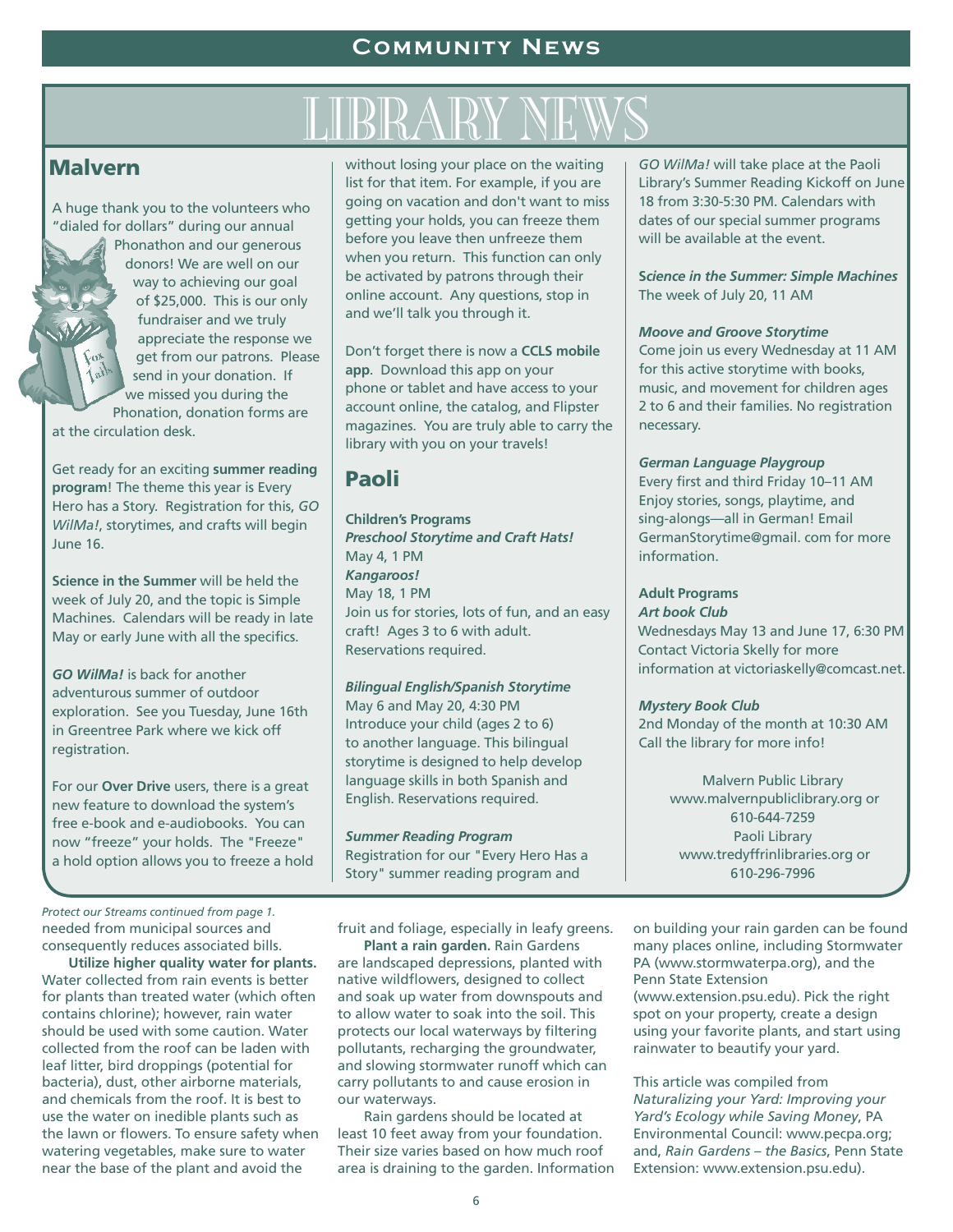## **COMMUNITY NEWS POLICE UPDATE**



## **Historic Sugartown** Programs

## The Season has Begun!

Historic Sugartown is now open for guided weekend tours .

Enjoy this beautifully restored 19th-century village crossroads in central Willistown. Named after tavern keeper Eli Shugart, Sugartown became a bustling village corner during the late 1800s, bringing people together to exchange news, conduct business, and share their lives as a community. Visit the c. 1880 general store, the 19th-century school exhibit, the c. 1805 Garrett House, the Book Bindery, the 19th-century bank barn & agricultural

exhibit, and the Carriage Museum. **Hours:** Saturdays, 11 AM–4 PM, and Sundays, 1–4 PM **Admission:** \$5 Adults, \$4 Seniors (60+ yrs), \$3 Children (3–17 yrs). Children ages 2 and younger admitted free.

## Chocolate! A History **June 11 • 7 PM**

Join us for an evening lecture on the history of Chocolate! Presenter Deborah Peterson brings more than 30 years of experience and research exploring the history of chocolate between the 17th and 19th centuries. **Admission:** \$8/Adult

## Save the Date!

**September 13 • 2–6 PM** Shugart's Sunday Bluegrass and BBQ

690 Sugartown Rd. Malvern, PA 19355 610.640.2667 www.HistoricSugartown.org

## 2015 Radnor Hunt Races

## **Saturday, May 16 • Grounds Open at 9 AM**

On May 16th horse lovers of all

ages and corporate sponsors will gather at Radnor Hunt, 824 Providence Road, Malvern, to enjoy the annual Radnor Hunt Races featuring six horse steeplechase races. With the theme "Racing for Open Space", the event benefits the Brandywine Conservancy. The Radnor

Hunt Races have contributed over \$4 million to the Brandywine Conservancy's environmental programs over the years. To date, over 62,000 acres are permanently protected, including the Radnor Hunt racecourse and surrounding pastures.



 The first race goes off at 1:30 PM,and the last race is over at approximately 5 PM. The Radnor Hunt Races are sanctioned by the National Steeplechase Association, and the event is considered one of the best in the steeplechase circuit. There are many ways to subscribe to the races ranging from \$50 per

car (unlimited occupancy) to corporate sponsorship. There is only advance sale of passes, and the cut-off date is May 8th.

 Check out www.radnorhuntraces.org for a detailed description of the event and how to subscribe. You can order online or by calling 610-388-8383.

## *Share the Road!*

**Tips for Motorists:**

- Bicycles are legal vehicles in PA and are subject to the same rules as cars.
- When passing a bike, give at least four feet of space—it's the law!
- Check for bikes before turning or opening your car door. • Don't honk at a bicyclist unless they are in immediate
- danger.
- Texting and emailing is against the law, and downright dangerous!



## News from the Detective Division Be Aware of a New Phone Scam

**Recently we have received multiple reports of a possible phone scam involving callers posing as IRS agents. Although the details may differ slightly, the main element of the scam involves residents receiving an unsolicited phone call. The callers identify** 

**themselves as IRS agents or other federal employees. They may also threaten you with a subpoena or arrest warrant if you do not comply with their requests. They may sound authentic, however these people are not who they say they are. They are scam artists fishing for your personal information.**

**In most cases they are already in possession of your names and phone numbers. They will ask you to confirm your identity by getting you to supply them with other personal information including your social security number and date of birth. Do not supply them with any personal information. Once you do this, your identity may be compromised.**

**If you receive a suspicious message or phone call:**

- **• Do not supply anyone with your personal information.**
- **• Attempt to get a phone number from the caller.**
- **• Contact the police and we will verify the validity of the call.**

**If you think you've been the victim of one of these scams contact dispatch at 610-647-1440 and ask to speak with an officer.**

—**Detective Steve Jones**